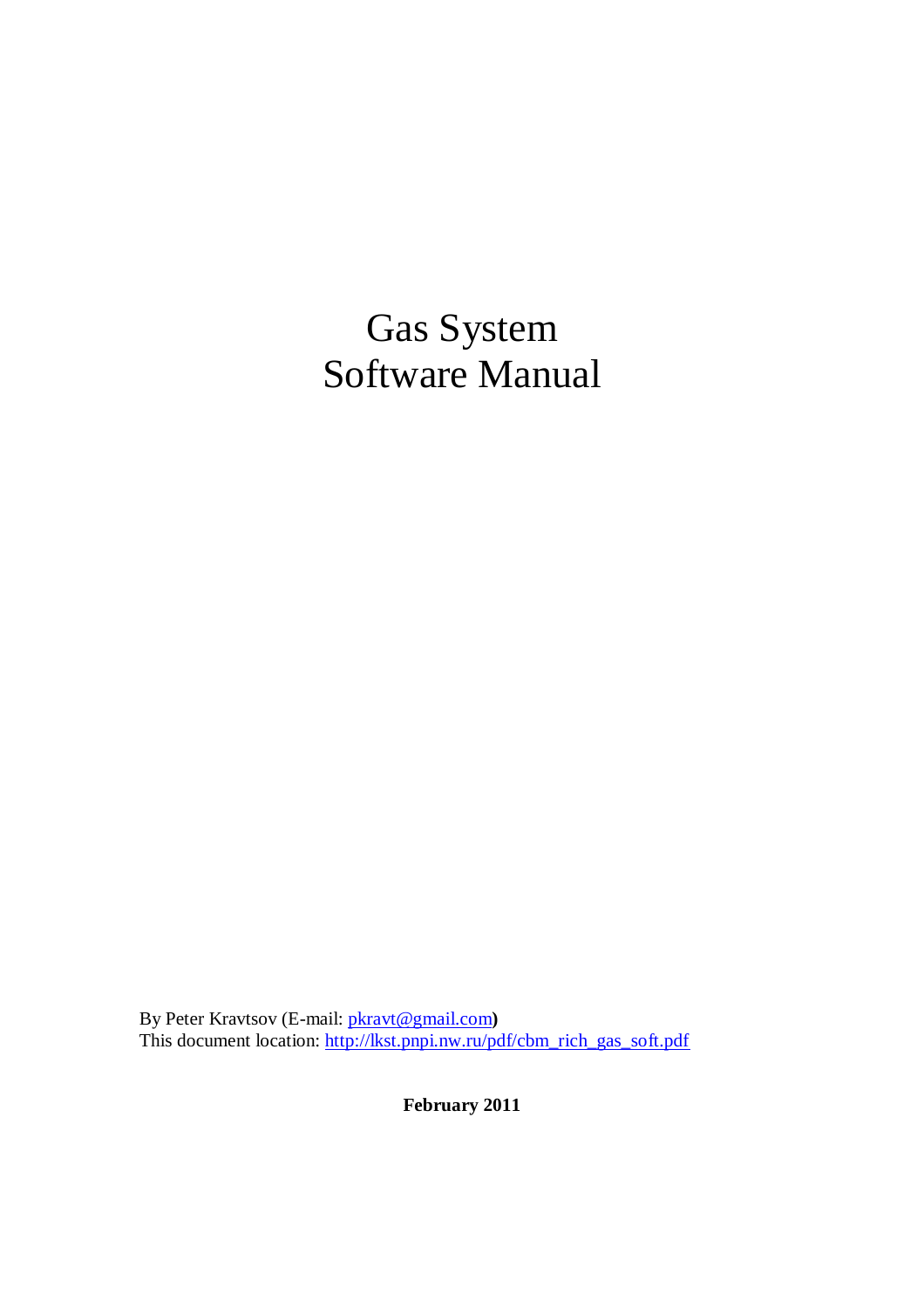### Introduction

The software described in this document was developed for the slow control of the gas systems in STAR and PHENIX detectors and after some modifications is used to control CBM RICH gas system. The software provides manual control of the gas system and data acquisition for all sensors, shows measured system parameters and maintains the gas system database. Besides, the software reacts on some gas system faults and takes care for automatic recovering.

The gas system software works in Windows 2000 or Windows XP. The software consists of three separate programs. Gas system control program does most of the job and controls the gas system. DBViewer [1] provides visualization of the data for any gas system process variable and export data from the database to MS Excel or tab-delimited text file for further analysis. Charts [2] program displays up to ten selected system parameters in the time chart format. Besides, it could be used for tabular display of the process variables, with extra alarm signals for every parameter in the table. In addition, the TCP/IP client/server is implemented in the Charts software so that it can be used remotely for monitoring the system under control.

The software utilizes MS Access database engine to keep the history of all system parameters and event messages. DBViewer and Charts programs are documented separately.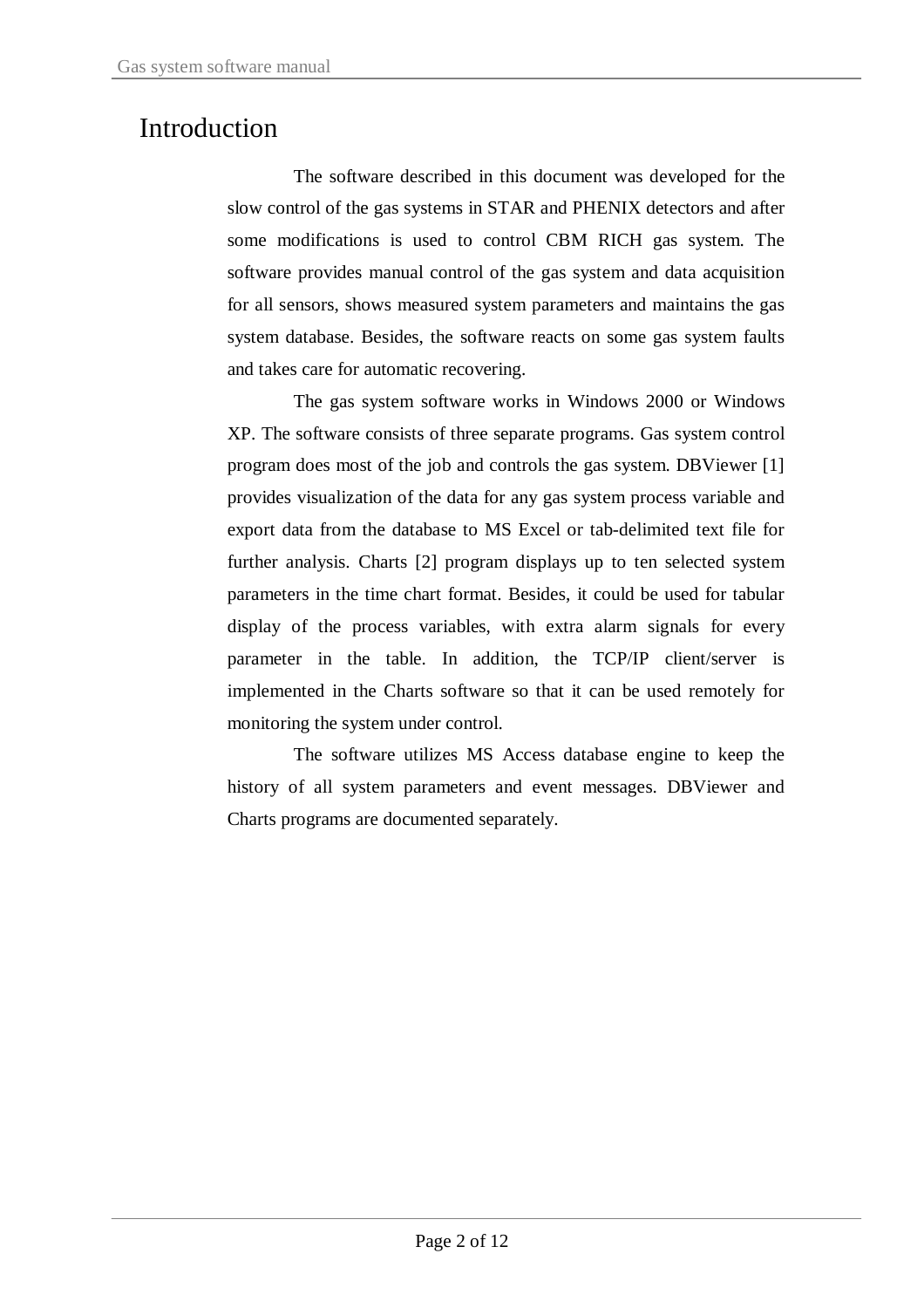### Gas system control program

The main control process contains two threads. The first one provides graphical user interface (GUI) and events log, while the second thread does data acquisition, device control and alarms handling. The priority of the second thread is set to highest value for reliable work in crowded system.

The main window contains several tabs:

- 1. **Main control** provides basic gas system control.
- 2. **System parameters** tab is used for control electronics specific parameters like communication properties, reading interval.
- 3. **Alarms** tab contains alarm handlers list.
- 4. **Database** tab is used for the database control and also for changing the sensor coefficients.
- 5. **DAQ32** tab can be used for fine tuning the DAQ32 module and is not necessary for gas system operation.

#### *Main control*

The **Main control** tab of the gas system software gives user a possibility to control gas system manually (Fig. 1). It has simplified gas scheme in the main window [3]. The buttons on the gas scheme represent every solenoid valve and device controlled by software. Red button state means either closed valve or switched off device, while green one stays for open valve or switched on device. Note that some solenoid valves and devices are controlled by the pressure switch PIS1 and therefore may be blocked for software control.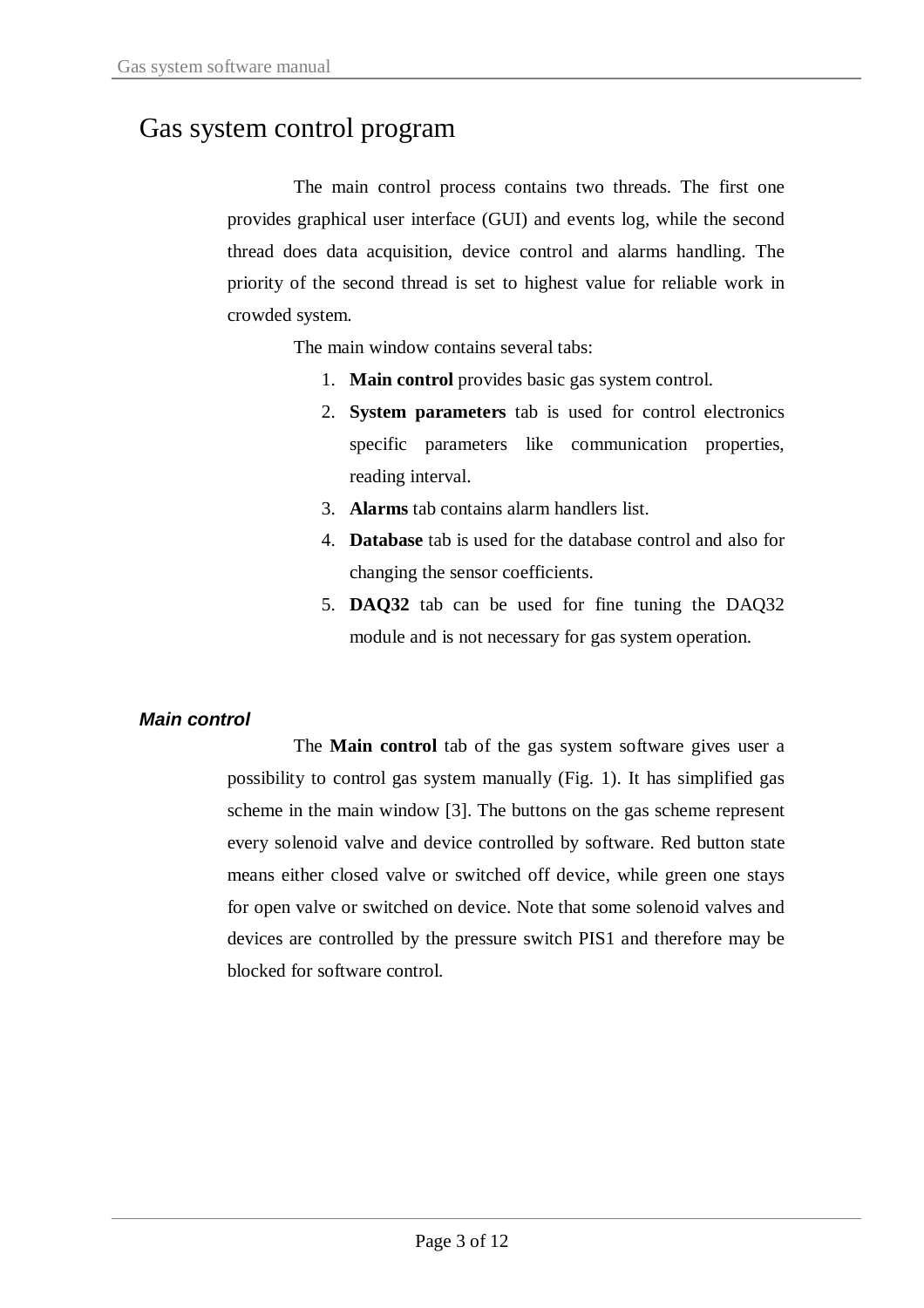

Fig. 1. Main control of the gas system.

All the sensors being read by the software are displayed at right side of the window. There is a possibility to see sensor's voltages, which can be useful for coefficients calculation. Additional controls beneath the sensors list are used to enable or disable alarms and to control the gas system operation parameters. Note that all alarms are **disabled** by default at program start. All gas system parameters are logged into the database with specified time interval. Current database name is always shown in the window caption. Each software event is logged into the event log at the bottom of the main window and into the current database as well. In case of alarm trigger the alarm message is also logged and corresponding sensor is displayed in red color in the list.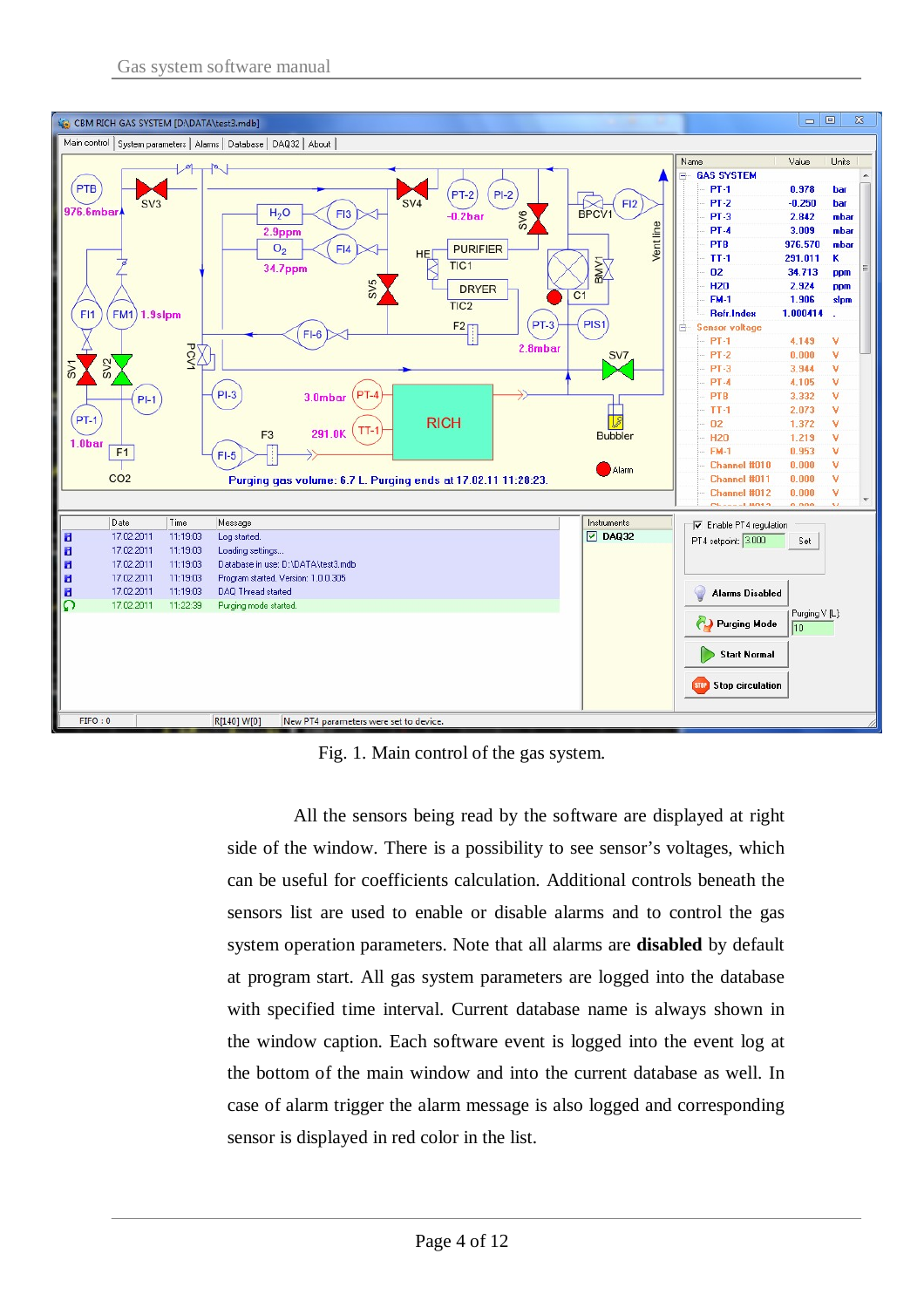Pressure regulation controls are used to control the pressure inside the detector or fresh gas flow. [**Enable PT4 regulation**] checkbox switches the PID control algorithm in the slow control module which stabilizes detector pressure at specified setpoint. [**Set**] Enable PT4 regulation PT4 setpoint: 2 button sends pressure regulation parameters to slow FM1 manual: 1.5 control module. If [**Enable PT4 regulation**] checkbox is cleared, operator can control FM1 flow controller directly.

Set

Three mode buttons are used to control the basic gas system procedures. [**Purging Mode**] button starts and stops the purging procedure. Before starting the purging, operator should specify the desired pressure in the detector and total purging gas volume (10 litres in Fig. 1). Then, by starting the purging mode, the software will open all necessary valves and smoothly increase the flow to minimize pressure overshoot. Then it calculates the gas volume passed through the FM1 controller and shows it along with the estimated finish time for purging (Fig. 1). By purging 90% of required gas volume the software opens SV3 and purge analyzers also to remove traces of oxygen and water if necessary. When the necessary volume passed through the detector, the software displays the message about finishing the purging and keeps the system in purging mode as the safest configuration.

[**Start Normal**] button serves to begin the normal gas system operation with recirculation of the gas. The procedure is as follows (Fig. 2). The software starts gas circulation by switching on the compressor with closing the valves SV1, SV3, SV4, SV7, and opening the valves SV2, SV5, SV6. This configuration connects analyzers to purifier and dryer output. Then, after one minute, the software checks the oxygen and moisture content. If one of them does not fall below 100ppm, they will be checked during 5 minutes in total and in case of high impurity concentration the software logs the corresponding message and keeps the system in this configuration.

After successful checking the purification units SV5 valve is closed and SV4 valve is opened to establish the normal circulation gas flow through the purification units and to connect analyzers to compressor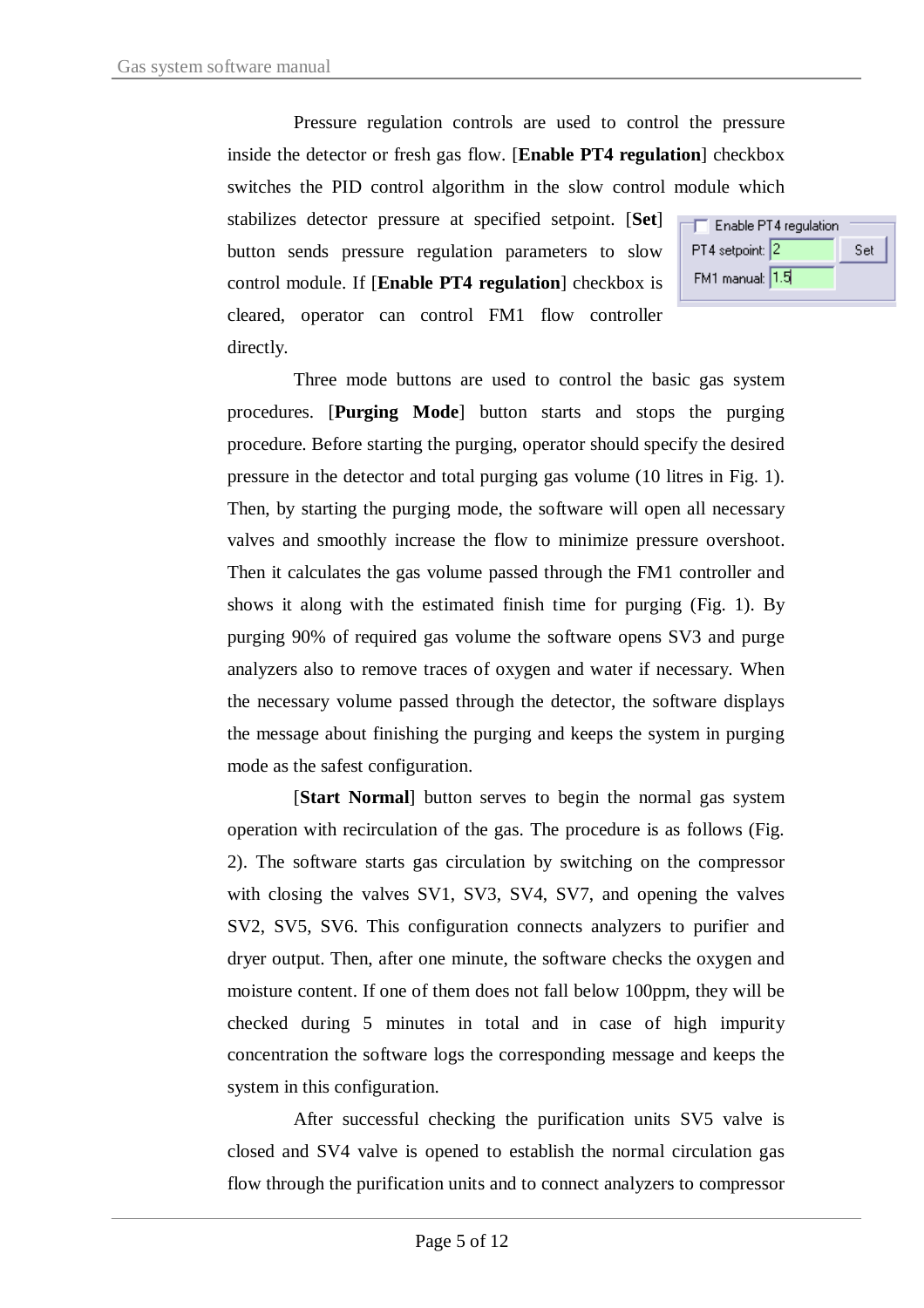output. Then FM1 flow is checked after one minute. If it falls below 0.2slpm, the software logs alarm message. BPCV1 should be slightly adjusted in this case to increase the exhaust flow, which in turn will increase the fresh gas flow to detector. Fig. 2 shows the normal operation starting without any fail.

| и | 17.02.2011 | 11:29:02 | Normal operation mode starting                                     |
|---|------------|----------|--------------------------------------------------------------------|
| и | 17.02.2011 | 11:29:02 | Checking Purifier & Dryer (<100ppm)                                |
| и | 17.02.2011 | 11:30:02 | Purifier & Dryer are OK. Switching to normal loop and checking FM1 |
| и | 17.02.2011 | 11:31:02 | FM1 flow is OK.                                                    |
| и | 17.02.2011 | 11:31:02 | Transition to Normal operation mode accomplished.                  |

Fig. 2. Start normal operation messages.

[**Stop circulation**] button stops compressor and switch the gas system to simple purge mode through the FM1.

#### *System parameters*

System parameters tab (Fig. 3) contains communication parameters for the slow control electronics and fine tuning parameters for the system regulation loops.

Communication parameters are adjusted during assembling of the system and most of them should be kept untouched during gas system operation. The [**Connect**] button is used to connect to slow control module at the selected com port. It could also be used to reconnect the device if it was switched off. The device is connected automatically during program startup.

The most important parameters here are Data poll interval and Database interval. The first one defines the time period between data reading from the slow control electronics. Database interval defines the time period of the data saved to the database. It is recommended to set Database interval to at least 20 seconds, since the gas system processes are slow enough. In case of alarm the data saved to the database immediately out of turn.

[**Ask valves control confirmation**] checkbox prevents accidental clicking on the valves in the main control tab. A confirmation will be requested by every valve switching if this checkbox is checked.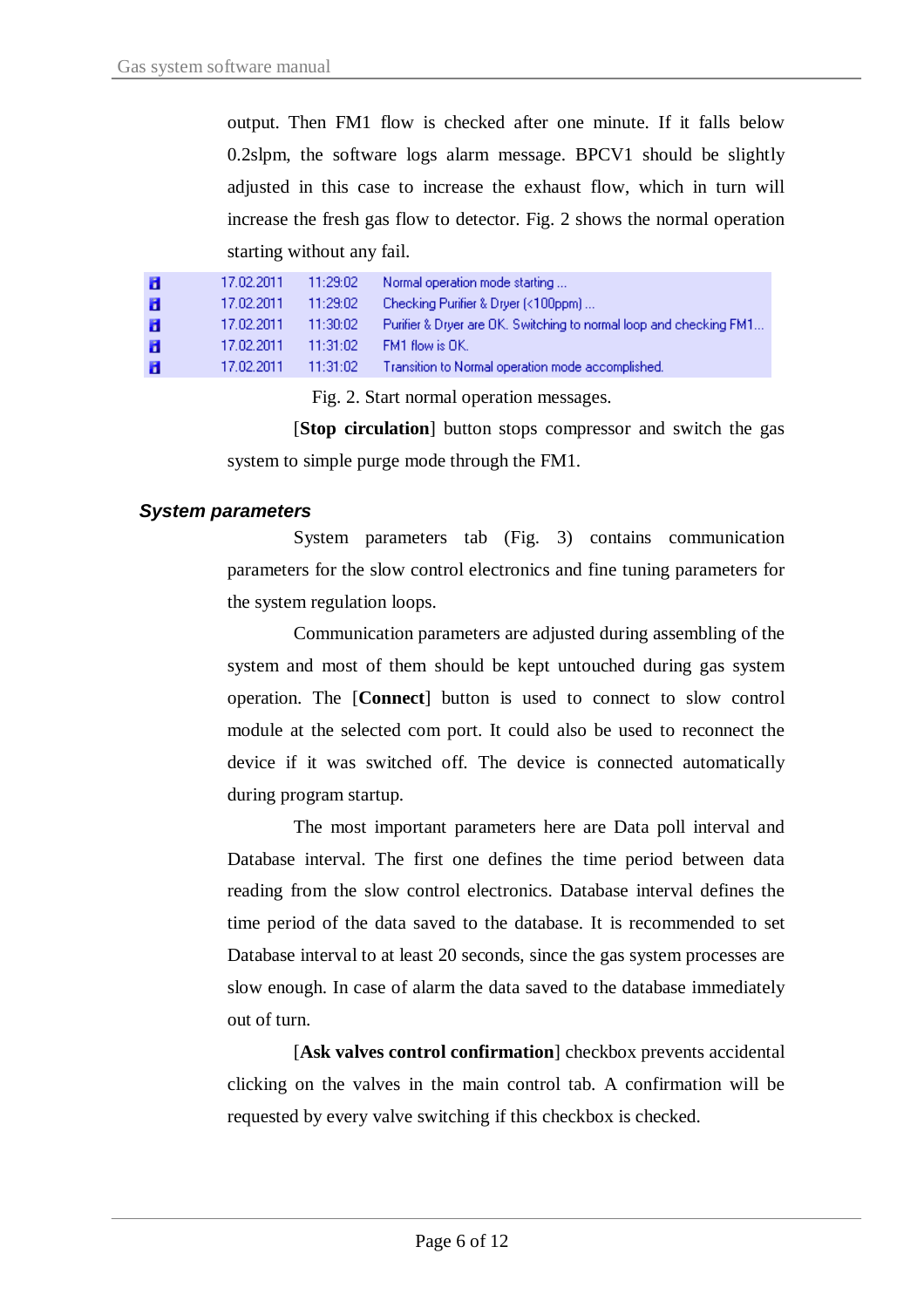| Main control System parameters<br>Alarms   Database   DAQ32                                                                                                                                                                                                                                                                  |                                                                                                                                                           |     |  |
|------------------------------------------------------------------------------------------------------------------------------------------------------------------------------------------------------------------------------------------------------------------------------------------------------------------------------|-----------------------------------------------------------------------------------------------------------------------------------------------------------|-----|--|
| Communication parameters<br>Data poll interval<br>1s<br>E<br>$COM$ Port: $3$<br>The first contract of the contract of<br>Speed: 115200 ▼<br>Database interval<br>1s<br>XRAMTimeOut: 3<br>The following the first contract to the first that<br>Reconnect, s: 15<br>Device delay, ms : 100<br>Save comm. mesages to DB $\Box$ | PT4 control<br>PT4 Enable regulation $\overline{\mathbf{v}}$<br>SP: 2.000<br>$K$ P: 50<br>$K_D$ : 10<br>t_max: 1<br>$K$ .: 10<br>CO <sub>max: 65535</sub> |     |  |
| Stop DAQ<br>Connect                                                                                                                                                                                                                                                                                                          | Update                                                                                                                                                    | Set |  |

Fig. 3. System parameters tab.

PT4 control group allows fine tuning of the PID regulation loop for detector pressure. Setpoint [**SP**] repeats the setpoint from main control tab. [**t\_max**] value defines time constant of the PID algorithm in seconds. [**COmax**] is the limit for controller output with maximum value of 65535. [**K\_P**], [**K\_D**], [**K\_I**] are the proportional, differential and integral coefficients of the PID algorithm, correspondingly. It is not recommended to change these parameters during normal system operation. [**Update**] buttons reads these parameters from slow control module; [**Set**] button sends changed parameters back to the device.

#### *Alarms*

The Alarms configuration tabsheet (Fig. 4) is designed to display and change alarms levels and actions to be taken in case of any particular alarm. The following parameters are available for every alarm:

- Alarm name with enable checkbox, which allows enable or disable each particular alarm
- Active sensor for this alarm
- Alarm level (sensor value exceeding level causes alarm)
- Alarm recovery level (sensor value below this level recovers system from alarm, once it has been triggered)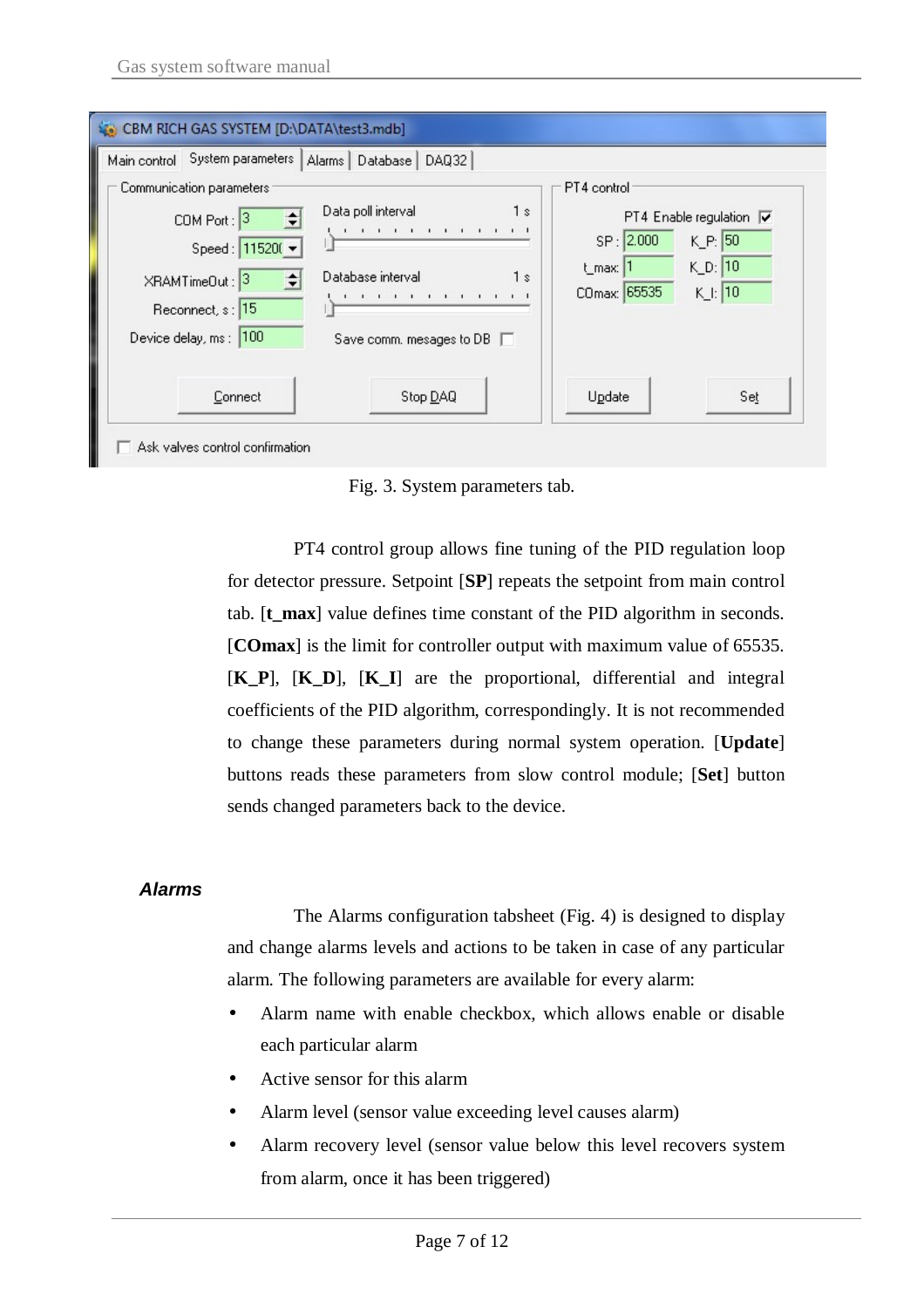- Threshold sign (sensor value comparison sign)
- Count (number of exceeding sensor readings for alarm)
- Alarm message, which will be logged in case of alarm
- Alarm message color
- Valves pattern that will be applied in case of alarm

| Main control System parameters [Alarms] Database   DAQ32 |                        | About   |          |             |                                                                                                  |
|----------------------------------------------------------|------------------------|---------|----------|-------------|--------------------------------------------------------------------------------------------------|
| Alarm name / Enabled                                     | Sensor                 | Level   | Recovery | Count       | Alarm message:                                                                                   |
| $\triangledown$ PT-4 high alarm                          | $PT-4$                 | 4.000   | 3.800    | 0           | PT-4 pressure is too high!                                                                       |
| ▿<br>PT-4 low alarm                                      | $PT-4$                 | 0.500   | 0.600    | 0           |                                                                                                  |
| Oxygen high alarm<br>⊽                                   | 02                     | 200.000 | 190.000  | 0           |                                                                                                  |
| Moisture high alarm<br>▿                                 | H <sub>20</sub>        | 200.000 | 190.000  | 0           | Solenoid Valves and devices configuration:                                                       |
| PT1 low alarm<br>▿                                       | PT-1                   | 0.500   | 0.600    | $\mathbf 0$ | DISV-1<br>⊠<br>⊠<br>⊠                                                                            |
| FM1 low alarm<br>罓                                       | <b>FM-1</b>            | 0.200   | 0.250    | 0           | $\blacktriangleright$ $\blacktriangleleft$ sv-2<br>⊠<br>⊠<br>⊠                                   |
|                                                          |                        |         |          |             | $\blacktriangleright$ 4sv-3<br>⊠<br>⊠<br>⊠                                                       |
|                                                          |                        |         |          |             | $\blacktriangleright$ $\blacktriangleleft$ SV-4<br>ᢂ<br>⊠<br>⊠                                   |
|                                                          |                        |         |          |             | $\blacktriangleright$ 4sv-5<br>⊠<br>⊠<br>⊳₫                                                      |
|                                                          |                        |         |          |             | DISV-6<br><b>X</b> Alarm<br>⊠<br>⊠                                                               |
|                                                          |                        |         |          |             | DISV-7<br>⊠<br>⊠<br>⊠                                                                            |
|                                                          |                        |         |          |             | <b>MCompressor M</b><br>⊠<br>⊠                                                                   |
|                                                          |                        |         |          |             | $\bowtie$<br>⊠<br>⊠<br>⊠                                                                         |
|                                                          |                        |         |          |             | M<br>⊠<br>⊠<br>⊠                                                                                 |
|                                                          |                        |         |          |             | ▶ Open ALL<br>Close ALL<br>MDon't touch ALL                                                      |
|                                                          |                        |         |          |             | Alarm Threshold sign<br>⊙ Sensor data > Level causes alarm<br>○ Sensor data < Level causes alarm |
|                                                          |                        |         |          |             | PT-4 high alarm : PT-4 > 4.00 mbar<br>Return at: PT-4 < 3.80 mbar                                |
| $\blacktriangledown$ Apply                               | <b>B</b> Load Defaults |         | ×        | בס          | 塾<br>需<br>$\overline{\mathbf{x}}$<br>廱<br>Π                                                      |

Fig. 4. Alarms configuration.

Alarms handling algorithm is very similar to that implemented in the hardware Alarm System, which was developed for STAR and PHENIX experiments (see Alarm System Manual [2] for details). After each measuring cycle, DAQ thread compares alarm thresholds for all enabled alarms with appropriate sensor values using alarm comparison signs. If the sensor value exceeds the alarm level, it displays alarm message and updates valves according to the alarm valves configuration (red valves will be closed, green will be open, while gray will be left intact), storing the list of affected valves in memory. Upon alarm recovery event, i.e. if the sensor value returns to alarm return level, the code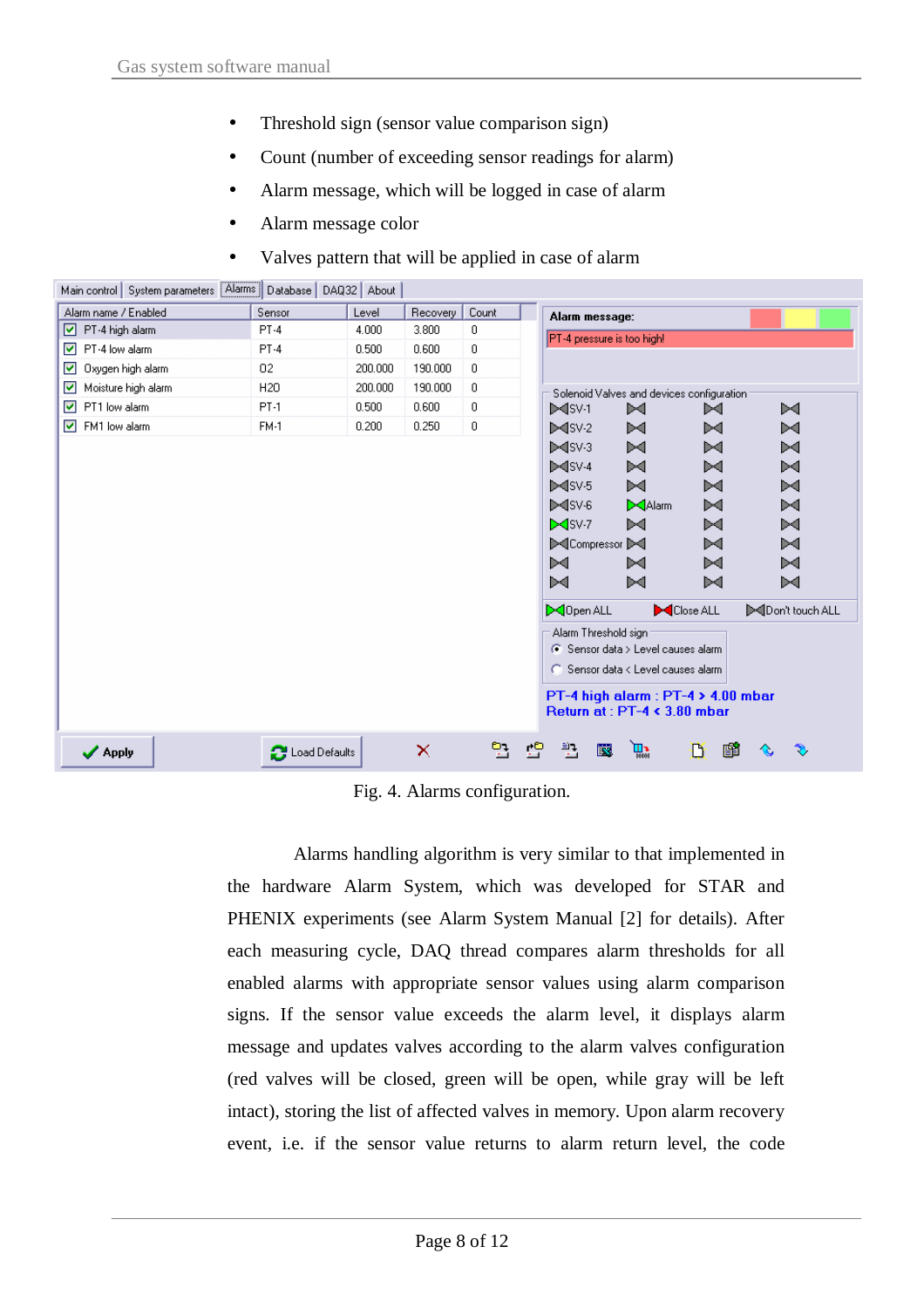changes only those valves, which were not alarmed by the other sensors, making use of the stored list of the changed outputs.

Note that instead of special **default state** used in Alarm System, PC software uses **current valves state** at every alarms checking cycle. This means that no valves and devices are affected if nothing happens with alarm situation, i.e. neither alarms nor alarm returns happened.

The alarms configuration is stored in special ini file. There are two copies of alarms setup: normal and default. Normal setup is used each time the program starts, while defaults intended to be used as a reference. The buttons at the window's bottom allows performing the following service tasks:

| 김                       | - Save alarms configuration to binary file                  |
|-------------------------|-------------------------------------------------------------|
| 兽                       | - Load alarms configuration from binary file                |
| 堅                       | - Export alarms configuration to tab-delimited text file    |
| $\overline{\mathbf{x}}$ | - Export alarms configuration to MS Excel file              |
| $\overline{\mathbf{u}}$ | - Save alarms configuration to registry as defaults         |
| ₿                       | - Add new alarm to bottom of alarms list                    |
| 窜                       | - Copy current alarm to a new one at the bottom of the list |
| 仓                       | - Move current alarm up (just for aesthetic purposes)       |
| ð                       | - Move current alarm down (just for aesthetic purposes)     |
| $\overline{\times}$     | - Delete selected alarm from the list                       |

#### *Database*

The Database tab contains the database parameters and also the sensor coefficients (Fig. 5). All gas system parameters (channels) are divided into three groups (Fast, Slow and Control). Only Fast and Control groups are used for the gas system.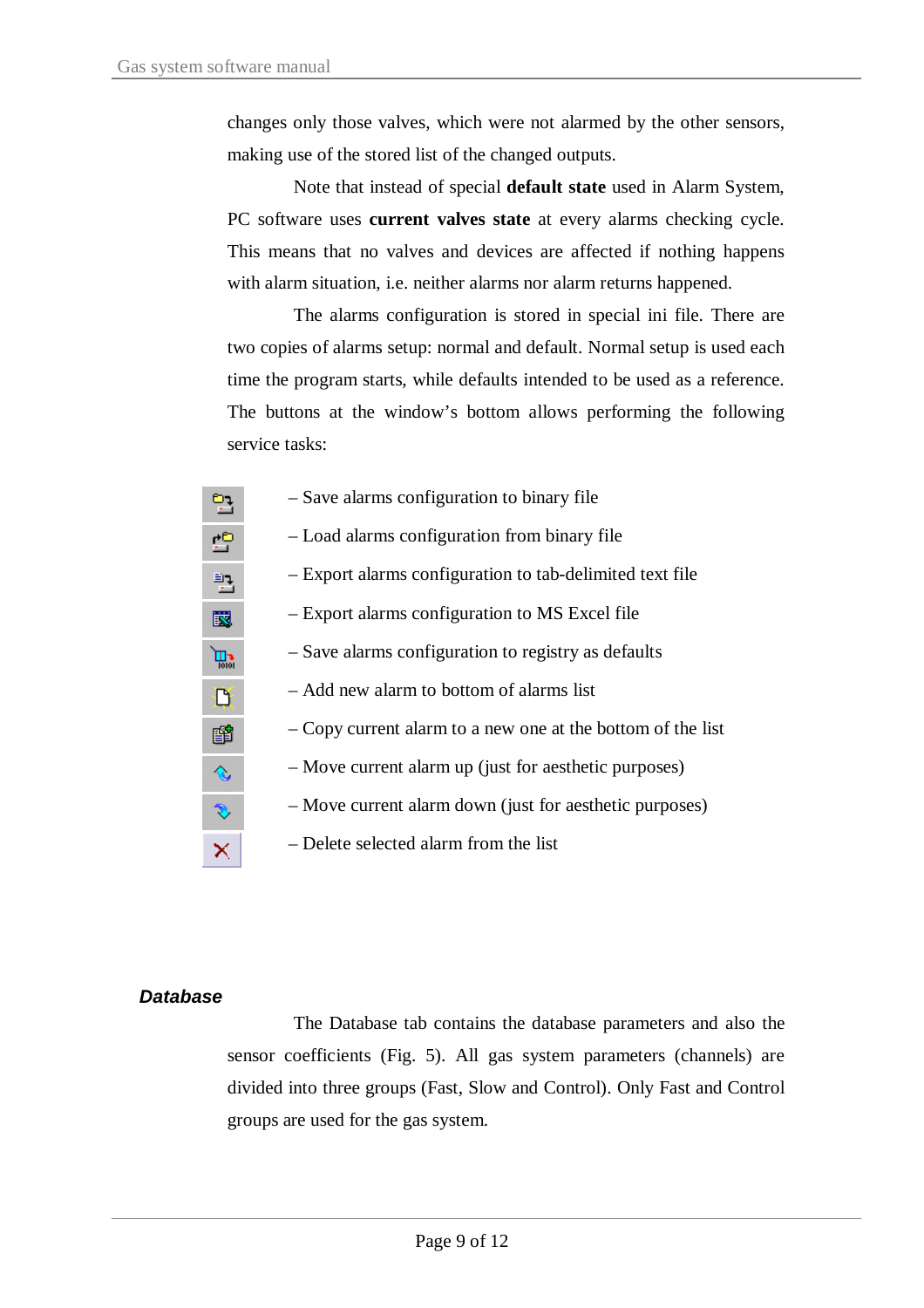| $\Sigma$<br>回<br>$\qquad \qquad \Box$<br>CBM RICH GAS SYSTEM [D:\DATA\test3.mdb]                                                                                                                                                                |                                                                          |                                                                                                                                                         |                                                                               |             |                                                                |                                                                                                                                                 |         |                          |                            |                                                                                                           |                                                                                                                                                                                                                                                                                                            |
|-------------------------------------------------------------------------------------------------------------------------------------------------------------------------------------------------------------------------------------------------|--------------------------------------------------------------------------|---------------------------------------------------------------------------------------------------------------------------------------------------------|-------------------------------------------------------------------------------|-------------|----------------------------------------------------------------|-------------------------------------------------------------------------------------------------------------------------------------------------|---------|--------------------------|----------------------------|-----------------------------------------------------------------------------------------------------------|------------------------------------------------------------------------------------------------------------------------------------------------------------------------------------------------------------------------------------------------------------------------------------------------------------|
| Main control   System parameters   Alarms   Database   DAQ32                                                                                                                                                                                    |                                                                          |                                                                                                                                                         |                                                                               |             |                                                                |                                                                                                                                                 |         |                          |                            |                                                                                                           |                                                                                                                                                                                                                                                                                                            |
| Name                                                                                                                                                                                                                                            | $\mathbb{N}$                                                             | KA                                                                                                                                                      | KB                                                                            | AVG         | Units                                                          | Branch                                                                                                                                          | Comment |                          |                            | Channels <sup>-</sup>                                                                                     | <b>Database</b>                                                                                                                                                                                                                                                                                            |
| <b>Fast channels</b><br>$\Box$<br>$PT-1$<br>$PT-2$<br>$PT-3$<br>$PT-4$<br>PTB<br>$TT-1$<br>02<br>H <sub>20</sub><br><b>FM-1</b><br>Channel #010<br>Channel #011<br>Channel #012<br>Channel #013<br>Channel #014<br>Channel #015<br>Channel #016 | 1<br>2<br>3<br>4<br>5<br>6<br>8<br>9<br>10<br>12<br>13<br>14<br>15<br>16 | $-1.2048$<br>$-1.2048$<br>$-1.2048$<br>$-1.2048$<br>8.4336<br>11.952<br>$-1.2048$<br>$-1.2048$<br>0<br>n<br>n<br>n<br>$\Omega$<br>n<br>$\cap$<br>$\Box$ | 0.332<br>0.2075<br>1.0375<br>1.0375<br>83.001<br>20.75<br>207.5<br>207.5<br>2 | 1<br>1<br>1 | bar<br>bar<br>mbar<br>mbar<br>mbar<br>Κ<br>ppm<br>ppm.<br>slpm | GAS<br>GAS<br>GAS<br>GAS<br>GAS<br>GAS<br>GAS<br>GAS<br>GAS<br>Disabled<br>Disabled<br>Disabled<br>Disabled<br>Disabled<br>Disabled<br>Disabled |         |                          | ١N<br>O.<br>$\overline{c}$ | 렌모면변<br>$S = (V+KA)^*KB$<br>$\nabla$ Log coefficients changing in DB<br>Name<br>Disabled<br>GAS<br>Device | $\begin{array}{c} \hline \mathbf{D} & \mathbf{D} \end{array}$<br>Max DB size, MB : 800<br>S=AVG*Snew+(1-AVG)*Sold<br>$\overline{\blacktriangledown}$ Save channels config on exit $\left\langle \!\!\left\langle \rule{0pt}{12pt}\right. \right. \!\!\!\!\right.$<br>٠<br>Comment<br>Special branch for ch |
| Channel #017<br>Channel #018                                                                                                                                                                                                                    | 17<br>18                                                                 | n<br>0                                                                                                                                                  |                                                                               |             |                                                                | Disabled<br>Disabled                                                                                                                            |         |                          |                            |                                                                                                           |                                                                                                                                                                                                                                                                                                            |
| Channel #019                                                                                                                                                                                                                                    | 19                                                                       | $\Box$                                                                                                                                                  |                                                                               |             |                                                                | Disabled                                                                                                                                        |         | $\overline{\phantom{a}}$ |                            |                                                                                                           |                                                                                                                                                                                                                                                                                                            |
| Read in 78 ms: 100%                                                                                                                                                                                                                             |                                                                          |                                                                                                                                                         |                                                                               |             |                                                                |                                                                                                                                                 |         |                          |                            |                                                                                                           |                                                                                                                                                                                                                                                                                                            |

Fig. 5. Database configuration.

First 32 Fast channels correspond to 32 sensors of the slow control module. Channels 33-36 correspond to four analog outputs of the slow control module. Sensor value for these channels is calculated from the voltage using the following formula:  $S = (V + KA) \cdot KB$ . Every channel has the following editable properties:

- name,
- value coefficients KA and KB,
- averaging coefficient AVG,
- sensor units,
- branch,
- comment.

Name, units and comment are simple strings that used to identify system parameter in visualization software. Averaging coefficient (AVG) is used to average the sensor values. Running average is calculated by the formula:  $\langle S_i \rangle = AVG \cdot S_i + (1 - AVG) \cdot \langle S_{i-1} \rangle$ . Thus, AVG=1 means no averaging, AVG=0.1 is equal to averaging by 10 samples.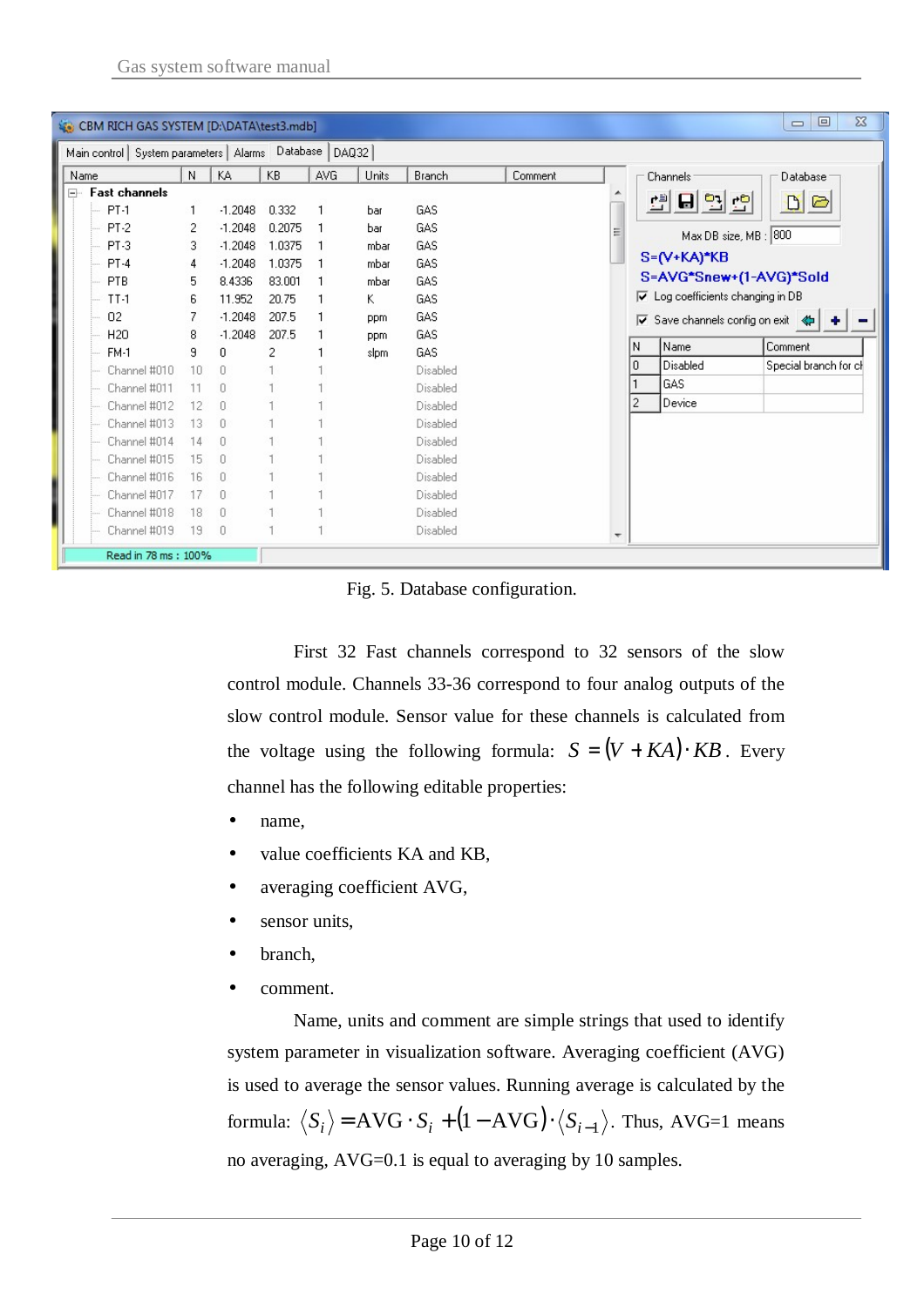The channel branches are used for data channel grouping in Charts and DBViewer programs. For the systems with 100 or more parameters it becomes very useful to group these parameters by subsystem. In this particular case only two groups are used: GAS branch contains all gas system parameters, while all slow control module specific parameters belong to Device branch (like PID coefficients, device reading time etc.). There is also special Disabled branch for unused parameters. Usually it is not displayed in Charts and DBViewer programs.

Using small toolbar in top-right corner of the window operator can read and save channel configuration to ini file. Usually it is saved automatically at the program shutdown, if checkbox [**Save channels config on exit**] is checked. This ini file is also used for the Charts program to display the list of the available parameters. Channel configuration can also be saved or read from the current database.

Database control toolbar provides two actions for changing the active database: create a new database and open existing database. In addition, the software has special limit for the database file size (set to 800Mb in Fig. 5). By reaching this limit it starts new database automatically with the date and time in the name and writes an appropriate message in the main log.